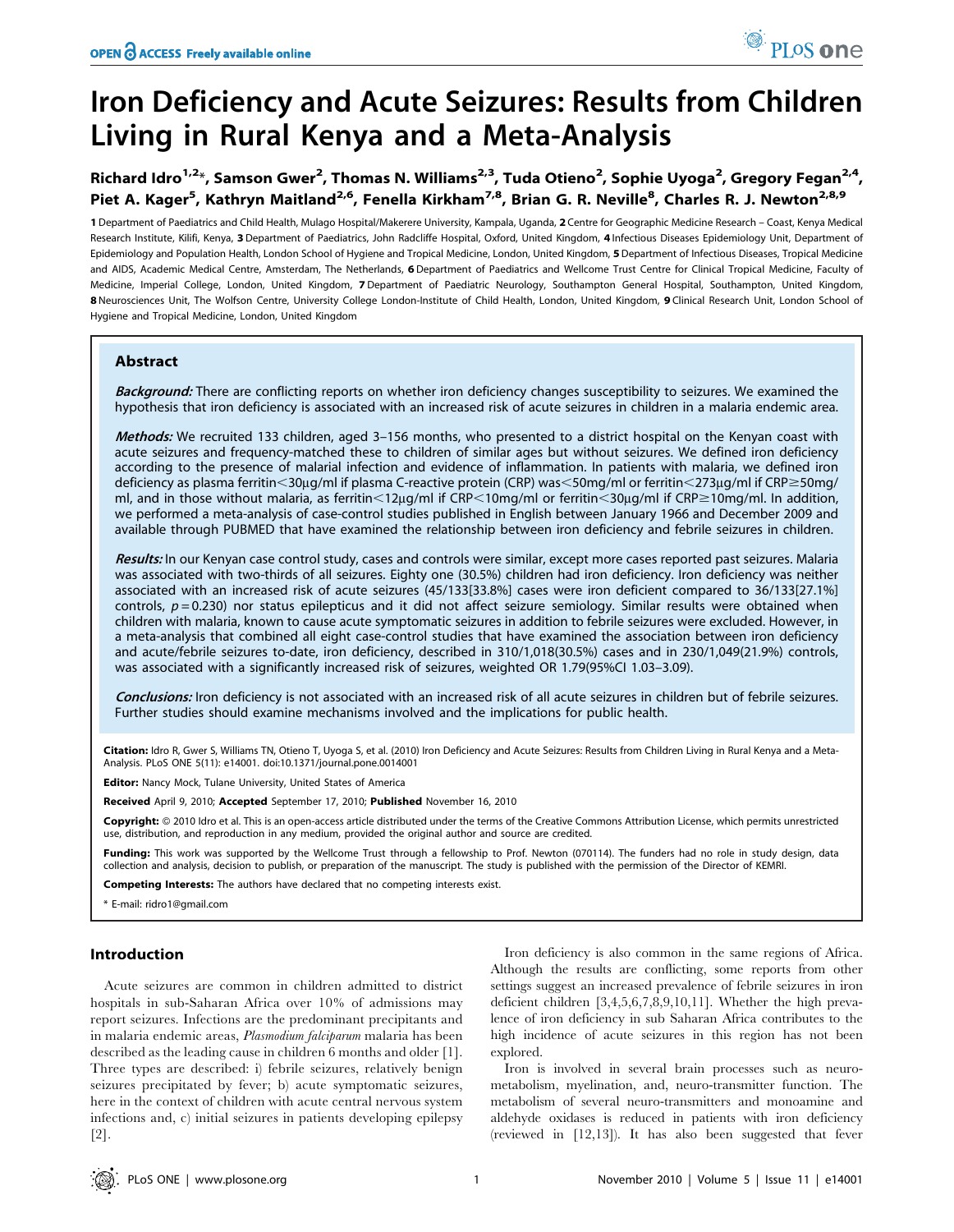aggravates the negative effects of iron deficiency on the brain: that iron deficient children may have a lowered threshold for and an increased risk of febrile seizures and may also influence the type, duration or recurrence of seizures [3].

The diagnosis of iron deficiency is problematic in children with acute febrile illnesses and even more so, in those with Plasmodium falciparum malaria. A combination of tests; erythrocyte packed cell volume (PCV) and mean cell volume (MCV), serum iron, ferritin, transferrin saturation and soluble transferrin receptor levels (sTfR) and/or bone marrow aspirate staining are used. Levels of most of the biochemical markers are altered during an acute infection and may therefore be unreliable. Although sTfR is a sensitive indicator of iron status in adults [14] and is unaffected by most infectious and inflammatory conditions, it is of questionable value in children with malaria [15,16,17]. Even in the same study, different cut off values have sometimes been used in different countries because of this [17]. In recent studies, iron deficiency has therefore been defined by plasma ferritin levels but using high cut-off levels [18,19]. This is even more pertinent because unlike sTfR, ferritin metabolism is not affected by the two common hemoglobinopathies in the region,  $\alpha$ -thalassemia and the sickle cell trait [20].

As part of an epidemiological study examining infectious, biochemical and genetic risk factors for acute seizures in rural Africa [1,21,22], we recruited children hospitalized with acute seizures from a defined area in coastal Kenya and compared them to a similar group of children without seizures from the same area. This is a malaria endemic area where iron deficiency, defined as two of the following: (i) low ferritin, (ii) low iron and/or high transferrin in plasma, (iii) markedly reduced or absent iron in bone marrow aspirates and (iv) increase in hemoglobin level after iron supplementation occurs in 33%[23]. We have previously shown that a-thalassemia, a common red blood cell defect in the region that also presents with microcytic anemia is not associated with an increased risk of acute seizures [21]. Here, we examined the hypothesis that iron deficiency in children is associated with an increased risk of acute seizures. In view of the conflicting reports in previous studies, we also present a meta-analysis of published casecontrol studies that have examined the relationship between iron deficiency and acute seizures in general or febrile seizures specifically, to date.

# Methods

#### Case Control Study

This was a case control study of children with acute seizures (cases), or age-matched controls without seizures, admitted to Kilifi District hospital, on the coast of Kenya.

#### Ethics

Ethical approval for the study was granted by the Kenya Medical Research Institute and a written consent was obtained from parents or guardians of each participating child.

#### Study area

Kilifi District Hospital serves a predominantly rural population and is the only hospital in the area where the majority of very sick children are admitted for treatment. Annually, it admits about 5,000 children under the age of 14 years. A demographic surveillance system that defines an area where the majority of patients attending the hospital live has been in place since 2001. This study area undergoes regular census three times a year. Each person has a unique identifier that individually links the census data to hospital admissions. Common diagnoses include pneumonia, malaria, severe malnutrition, diarrhea, and neonatal diseases.

Lead poisoning is not a recognized problem in this rural area that has no industrial establishments.

#### Participants

We estimated that at 80% power and 5% level of significance, with a ratio of cases to controls of 1:1, a matched sample size of 132 cases and 132 controls could detect an odds ratio of 2.2. Cases were children from the surveillance area, aged 3–156 months, admitted to Kilifi District hospital with acute seizures during the presenting illness. Acute seizures were defined as reported or observed repeated rhythmic and involuntary muscle contractions or jerky movements of the limbs, face or mouth that was not stimulus sensitive. We chose to recruit all children with all acute seizures [24], rather than only febrile seizures as in previous studies because although malaria is a febrile illness, many seizures in Plasmodium falciparum malaria which is responsible for up to 2/3 of all acute seizures in children in the region, may be acute symptomatic rather than febrile seizures and making this distinction is difficult [25].

The next child to be admitted, of similar age to the case, from within the study area, with any diagnosis but no seizures, was recruited as a control to form the comparison group. Age matching within epochs of 3–12, 13–24, 25–36, 37–48, 49–60 and  $>60$  months. Controls that developed seizures during hospitalization were renamed cases and another control recruited. Children with epilepsy (defined as 2 lifetime episodes of unprovoked seizures) and significant developmental delay were excluded.

#### Recruitment procedures

i) Admission and Clinical Care. In Kilifi hospital, all children have standardized clinical and laboratory data prospectively collected on admission and at discharge or death and directly entered into a computer database. As part of a bigger epidemiological study on acute seizures, we modified this database to obtain additional data relevant to acute seizures [1].

On admission, the admitting clinician, usually a Medical or Clinical Officer, performed resuscitation and emergency care procedures such as correction of hypoxemia, hypoglycemia and hypovolemia for all cases and controls using the same standard guidelines [26,27]. Parents were then asked for permission for their children to participate in the study, history was taken and physical examination performed. The history included number and a parental description of the types of seizures during the illness and past seizures. Patients received antimalarial and/or empiric antimicrobial therapy for malaria and bacterial infections. A change of antibiotics and the duration of treatment were guided by the results of blood culture, CSF analysis and diagnosis. Acyclovir was not routinely available.

After stabilization, children with iron deficiency were offered ferrous sulphate 20mg/kg/day for 30 days, and mebendazole, 100mg twice daily for 3 days. No follow up was however performed to determine whether this intervention was successful. The discharging clinician made the final diagnosis after review of the admission history, inpatient management notes and laboratory investigations. These diagnoses were checked by a supervising clinician and followed the current World Health Organization (WHO) guidelines for the management of common illnesses in hospitals with limited resources [27].

ii) Laboratory procedures. Venous blood was obtained for a full count (MDII; Beckman Coulter, Fullerton, CA), glucose (Analox Instruments, London, UK), blood smears for malaria parasites (Giemsa stained) and microbiological culture. Plasma from heparinized tubes was separated by centrifugation. Part of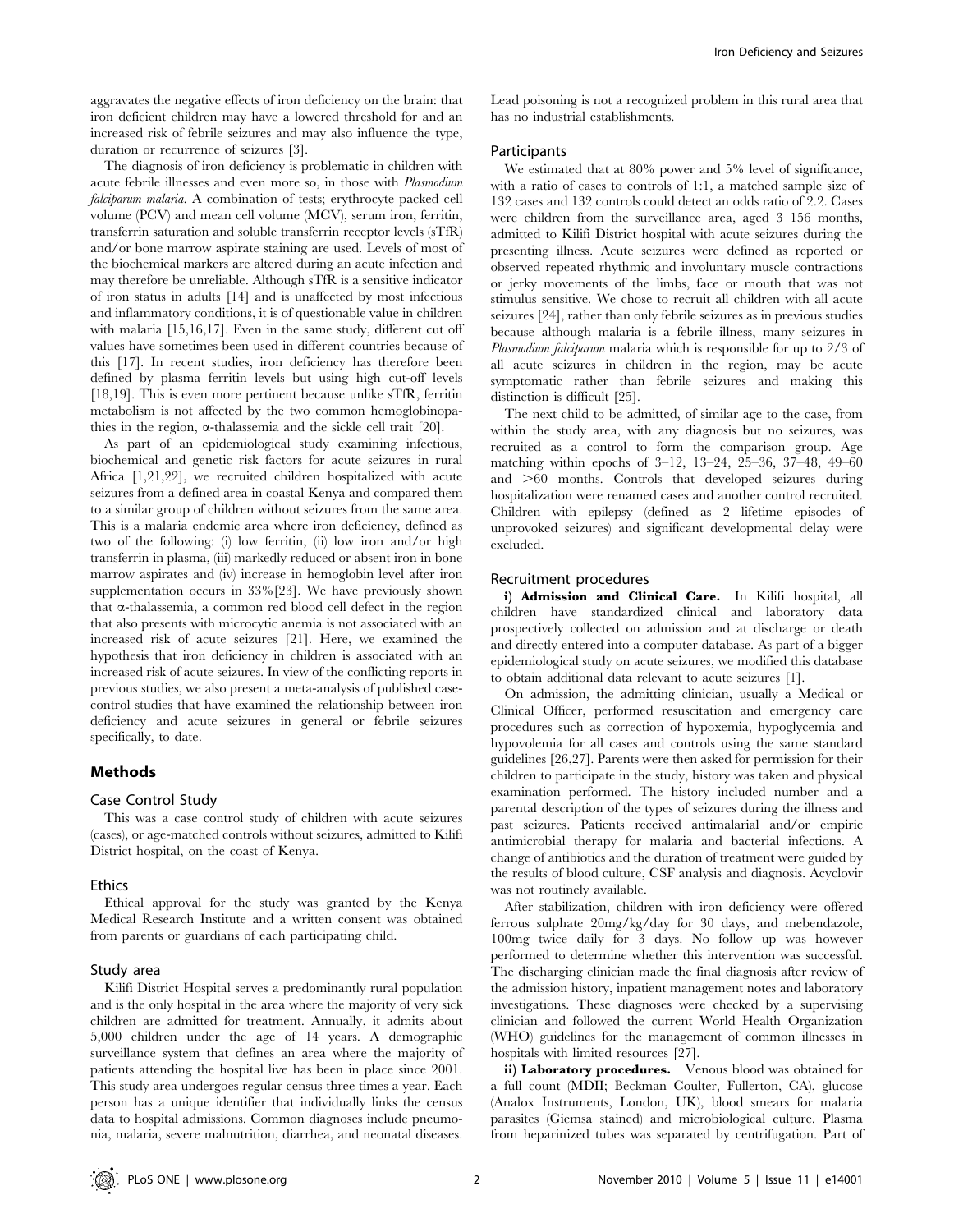the plasma was used to determine levels of electrolytes and creatinine and the remaining immediately frozen together with the cell pellet and stored at  $-80^{\circ}$ C. After completion of the study, plasma ferritin, iron and transferrin were assayed using Vitalab Selectra E, Clinical Chemistry Analyser (Vital Scientific NV, Dieren, The Netherlands). DNA was extracted from the cell pellet using PUREGENE® DNA extraction kit (GENTRA SYSTEMS, Boston MA) according to the manufacturers instructions and  $\alpha$ thalassemia genotyping for the common African 3.7kb  $\alpha$ -globin deletion was performed employing PCR and gel electrophoresis methods described previously [28,29].

# iii) Definition of terms.

- a) In children with malaria parasitemia, iron deficiency was defined as plasma ferritin $\leq$ 30 $\mu$ g/ml if CRP $\leq$ 50mg/ml or as ferritin $\leq$ 273 $\mu$ g/ml if CRP $\geq$ 50mg/ml. In those without malaria parasitemia, iron deficiency was defined as plasma ferritin $\leq$ 12 $\mu$ g/ml in the absence of an inflammatory process  $(CRP<10mg/ml)$  or as ferritin $<30\mu g/ml$  if  $CRP \ge 10mg/ml$ . The criterion offers a sensitivity of 75% and a specificity of 76%[18,19].
- b) Anemia was defined as a hemoglobin concentration of  $\langle 11g/dl$ . Microcytosis was defined as MCV below the agecorrected normal values for erythrocyte volumes (MCV of 70 fl/ $\mu$ l in children <2 years, of 73 fl/ $\mu$ l in children 2–4 years, 75 fl/µl in children 5–7 years and 76 fl/µl in children 8 years or older) [30].

#### Data management and analysis

Individual clinical data was directly entered in a FileMaker 5.5 database at admission. Data was analyzed using Stata version 9.2 (Stata Corp, Tx). To examine the relationship between iron deficiency and acute seizures, we compared the proportions of cases and controls with iron deficiency using Pearson's chi square test. An analysis for trend was performed to examine a ''dose effect'' relationship between plasma ferritin level or proportion with iron deficiency and the number of seizures. In addition, the association between iron deficiency and the type and the proportion of patients with status epilepticus (effect on seizure duration) and outcome were assessed. Continuous measures that were approximately normally distributed data were compared using the unpaired student's t-test while markedly skewed data were compared using Wilcoxon's rank-sum test. A p-value of  $<$ 0.05 was considered significant.

# Meta analysis of studies of iron deficiency and seizures in children

Inclusion criteria for studies. To be included in the metaanalysis, studies had to fulfill the following criteria:

- i) Published in English between January 1966 and December 2009
- ii) Available through PUBMED
- iii) Original study involving children
- iv) Of case-control or comparative study design with clear comparative groups of cases with seizures and controls without seizures and
- v) A specified criteria defining iron deficiency in the study subjects. Where this information was inadequate, the details could be obtained from the authors.

Search strategy. Using the search phrase "iron deficiency" and ''seizures'' or ''convulsions'' for studies in PUBMED published between January 1966 and December 2009, we identified 55 publications. These were screened for eligibility and only 9 were selected, full texts of which were obtained [3,4,5,6,7,8,9,10,11], figure 1. Two of the nine papers were excluded because these were letters to the editor listing possible sources of bias in the earlier studies rather than original reports [10,11]. The seven remaining studies [3,4,5,6,7,8,9] were included in the meta-analysis in addition to the current study.

Data extraction and management. Data from the eight studies was extracted into a standardized excel form and the results summarized together with the meta-analysis. The study variables included the total number of cases and controls in each study and the numbers and proportions in each group defined as being iron deficient. In addition, we obtained information on the definition used for iron deficiency. However, because the majority of studies used different tests or combination of tests to define iron deficiency, we neither did nor could we standardize the definition for iron deficiency. In one study [8], the published data contained inadequate information to answer all our questions and we contacted the corresponding author of the original study for clarification and for the original data. Data was extracted by one author (RI) and the accuracy checked by a second (SG).

The meta-analysis was also performed using STATA version 9.2. The risk ratios of the original studies are reported together with the combined estimate and 95% confidence intervals.

# Results

#### The Kenyan Case Control Study

General characteristics of cases and controls. One hundred and thirty three children admitted to Kilifi District Hospital between January 2005 and January 2006 with acute seizures, were age-matched to the same number of hospital controls. The mean age, nutritional status and gender of cases and controls, were similar (table 1). Children with seizures were more likely to have had seizures in the past, were admitted after a shorter duration of illness, and had a higher admission temperature. Malaria was the commonest diagnosis in both cases and controls, and was associated with two thirds of all acute seizures. Other common diagnoses included respiratory tract infections and gastroenteritis.

Iron deficiency and seizures. A total of 81 (30.5%) children were iron deficient. Neither iron deficiency nor iron deficiency anemia was associated with acute seizures; 45/133 (33.8%) cases were iron deficient compared to 36/133 (27.1%) controls, Pearson's chi square 1.4378,  $p = 0.230$ , the mean and median levels of the biochemical markers of iron metabolism and the proportions of patients with iron deficiency and iron deficiency anemia were similar in cases and controls, table 2.

We examined for a dose – response relationship between plasma ferritin or iron deficiency and the number of seizures the patient had during the illness. In either case, no dose response effect was observed (table 3). In addition, none of the hematological measures of iron deficiency (including MCV, PCV, ferritin and hemoglobin) was independently associated with seizures.

Because malaria was over represented in cases in comparison to controls (2/3 of cases had malaria compared to 1/3 of controls), using a differential definition for iron deficiency as we did may introduce bias where the malaria specific definition is used more often in cases than in controls. We therefore performed a second analysis using a single definition for iron deficiency that disregarded the effects of malaria on ferritin levels but only stratified the ferritin levels by the inflammatory response, i.e. plasma ferritin<12µg/ml if CRP<10mg/ml or ferritin<30µg/ml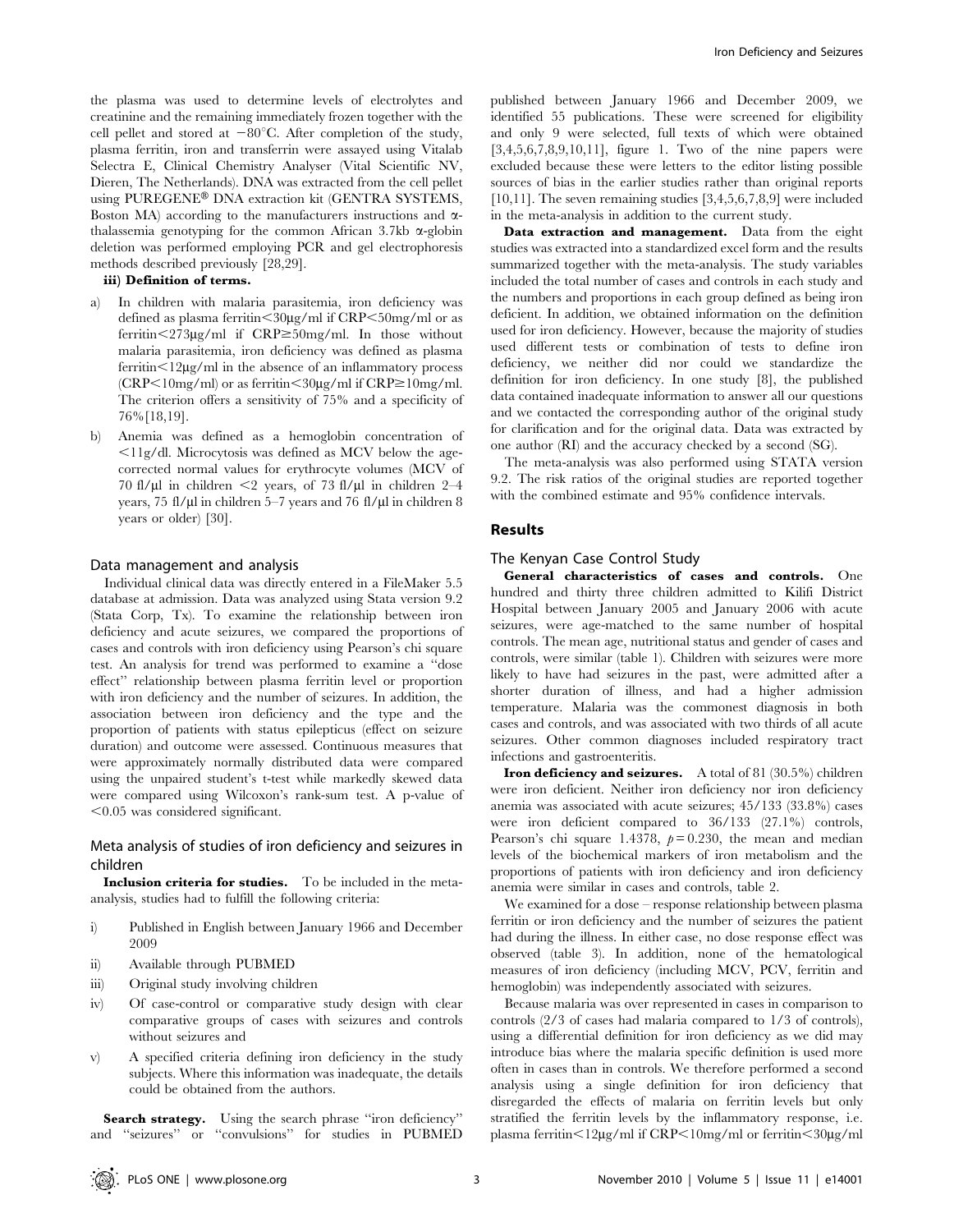

Figure 1. Study selection for the meta-analysis. Figure 1 is a flow diagram that shows the selection of studies for the meta-analysis investigating the association between iron deficiency and acute seizures in children. doi:10.1371/journal.pone.0014001.g001

Table 1. Characteristics of cases and controls on admission to hospital.

| Cases, $N = 133$ | Controls, $N = 133$ | $P$ value |
|------------------|---------------------|-----------|
| 30.3(19.2)       | 28.8 (19.3)         | 0.510     |
| 73 (54.9)        | 70 (52.6)           | 0.712     |
| $2(1-3)$         | $3(2-3)$            | 0.047     |
| 129 (97.0)       | 107 (80.5)          | < 0.001   |
| 55 (41.4)        | 24(18.1)            | < 0.001   |
| 38.5(1.2)        | 38.0(1.2)           | 0.001     |
| 66 (49.6)        | 59 (44.4)           | 0.390     |
|                  |                     |           |
| 89 (66.9)        | 42 (31.6)           | < 0.001   |
| 14 (10.5)        | 30(22.6)            | 0.008     |
| 8(6.0)           | 12(9.0)             | 0.352     |
| 22 (17.3)        | 49 (36.8)           | < 0.001   |
|                  |                     |           |

\*Using the 1978 World Health Organization standards.

doi:10.1371/journal.pone.0014001.t001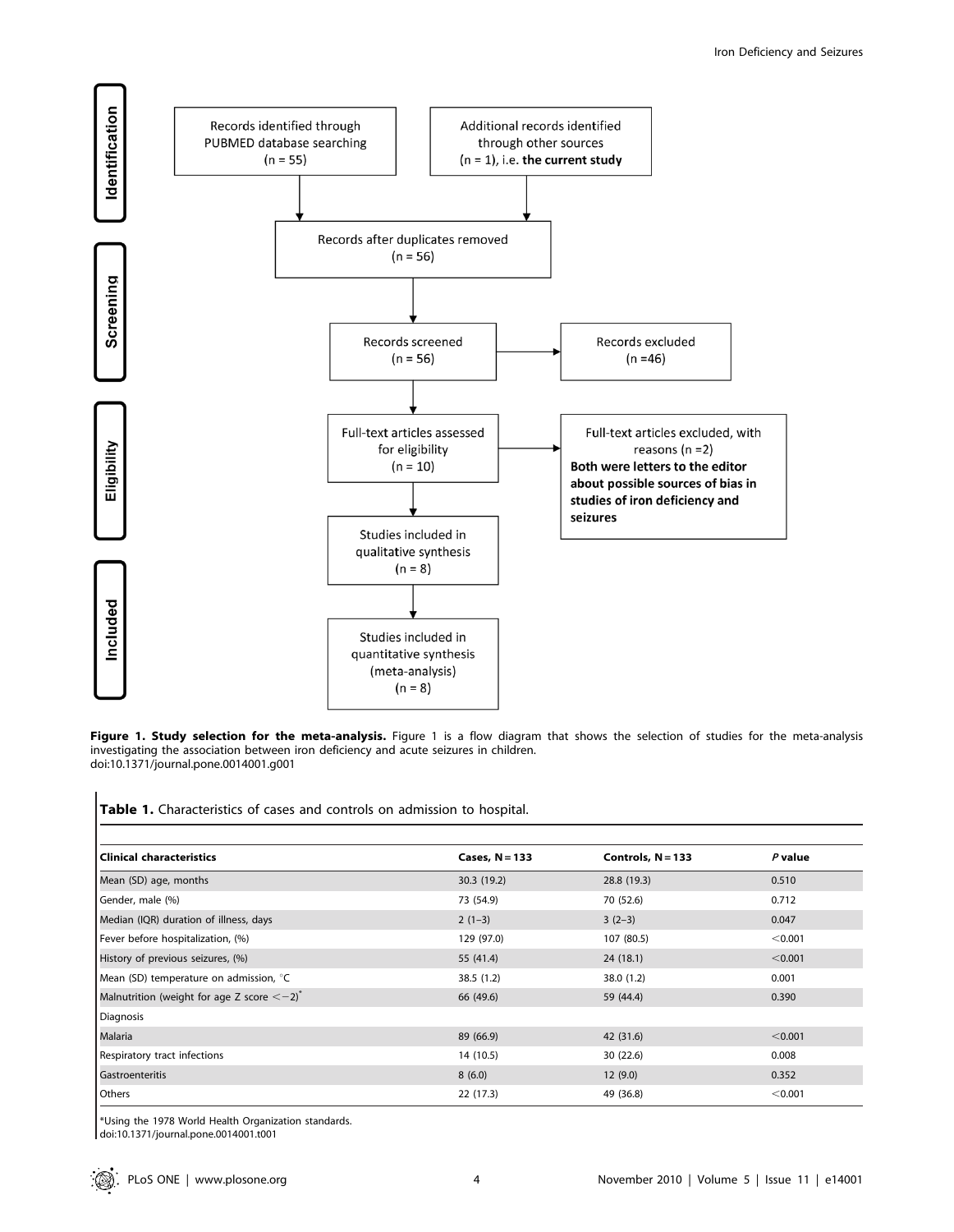Table 2. Iron deficiency,  $\alpha$ -thalassemia genotypes and acute seizures.

| Cases, $N = 133$ | Controls, $N = 133$ | P-value     |
|------------------|---------------------|-------------|
|                  |                     |             |
| 13.0(7.4)        | 14.1(8.3)           | 0.240       |
| 115(86.5)        | 117 (88.0)          | 0.713       |
| 104 (78.2)       | 106 (79.7)          | 0.764       |
| 71.6(9.4)        | 73.6 (12.1)         | 0.129       |
| 86 (64.7)        | 72 (54.1)           | 0.080       |
|                  |                     |             |
| 16.9 (11.4-23.8) | 18.7 (12.0-26.4)    | 0.135       |
| 126 (37-296)     | 106 (33-299)        | 0.479       |
| 223 (95)         | 227 (110)           | 0.720       |
| 45 (33.8)        | 36(27.1)            | 0.230       |
| 41 (30.8)        | 30 (22.6)           | 0.127       |
|                  |                     | $0.269^{8}$ |
| 46 (34.6)        | 57 (42.9)           |             |
| 65 (48.9)        | 61 (45.9)           |             |
| 22 (16.5)        | 15(11.3)            |             |
|                  |                     |             |

\*Microcytosis is defined as age-corrected normal values (MCV<70 fl/µl in children <2 years, <73 fl/µl in children 2–4 years, <75 fl/µl in children 5–7 years and <76 fl/µl in children  $\geq$ 8 years).

 $^{\dagger}$ In patients with malaria, iron deficiency was defined as plasma ferritin<30μg/ml if CRP<50mg/ml or as ferritin<273μg/ml if CRP≥50mg/ml and in those without malaria, it was defined as plasma ferritin $<$ 12µg/ml if CRP $<$ 10mg/ml or as ferritin $<$ 30µg/ml if CRP $\ge$ 10mg/ml.

 $*$ Iron deficiency and hemoglobin  $<$ 11g/dl.

<sup>§</sup>Chi square test for trend. doi:10.1371/journal.pone.0014001.t002

if  $CRP \ge 10$ mg/ml. Such a definition led to an under ascertainment identifying only 43 children as iron deficient, yet, still, no association was observed between iron deficiency and acute seizures. Thus, only 20 (15%) cases had iron deficiency using the revised definition compared to 23 (17.3%) controls, Pearson's Chi

Square 0.2497,  $p = 0.617$ . All previous studies included only children thought to have febrile seizures. Because Plasmodium falciparum malaria is epileptogenic and some of the seizures in this infection may be acute symptomatic seizures rather than febrile seizures we performed a second analysis excluding all patients with malaria. Although the sample was small, even then, the proportions of patients with iron deficiency among cases and controls were similar; 13/44 (29.6%) of the remaining cases had iron deficiency compared to 22/91  $(24.2\%)$  of controls,  $p = 0.505$ .

We performed a conditional regression analysis to exclude possible confounding effects by nutritional status (weight for age), past seizures, fever and malaria, on the association between iron deficiency and acute seizures. Again, we found no independent association between iron deficiency and acute seizures. Instead, past seizures (adjusted OR 4.6 96% CI 2.2–9.9, p $\leq 0.001$ ), fever (adjusted OR 12 96% CI 1.5–102,  $p = 0.021$ ), and malaria (adjusted OR 6.1 96% CI 2.8–13.4,  $p<0.001$ ) were independently associated with acute seizures.

To examine the effect of iron deficiency on seizure manifestation/semiology, we compared the type (focal or generalized), number (including recurrences after admission) and duration (proportion with status epilepticus) of seizures in cases with and without iron deficiency. There was no association between iron deficiency and seizure manifestation or recurrences in the ward. In addition, iron deficiency was not associated with an increased risk of status epilepticus. All children who presented with impaired consciousness or coma and all three who died were non irondeficient, table 4.

Table 3. Dose – Response relationship between plasma ferritin levels or the proportion of patients with iron deficiency and the number of seizures a child had during the acute illness.

| Number of seizures | <b>Linear Score</b> | <b>Number of patients</b> | Median (IQR) plasma ferritin, $\mu$ g/mL* | Number (%) with iron deficiency** |
|--------------------|---------------------|---------------------------|-------------------------------------------|-----------------------------------|
| 0 (Controls)       | $\mathbf 0$         | 133                       | 106 (33-299)                              | 36(27.1)                          |
|                    |                     | 77                        | 102 (29-299)                              | 27(35.1)                          |
| 12                 |                     | 26                        | $127(56 - 210)$                           | 9(34.6)                           |
| l3                 |                     | 17                        | 182 (62-303)                              | 4(23.5)                           |
| l 4 or more        |                     | 13                        | 219 (53-357)                              | 3(38.5)                           |

\*Test for linear trend;  $z = 1.46$  and  $p = 0.143$ .

\*\*Test for linear trend:  $z = 0.75$  and  $p = 0.455$ .

doi:10.1371/journal.pone.0014001.t003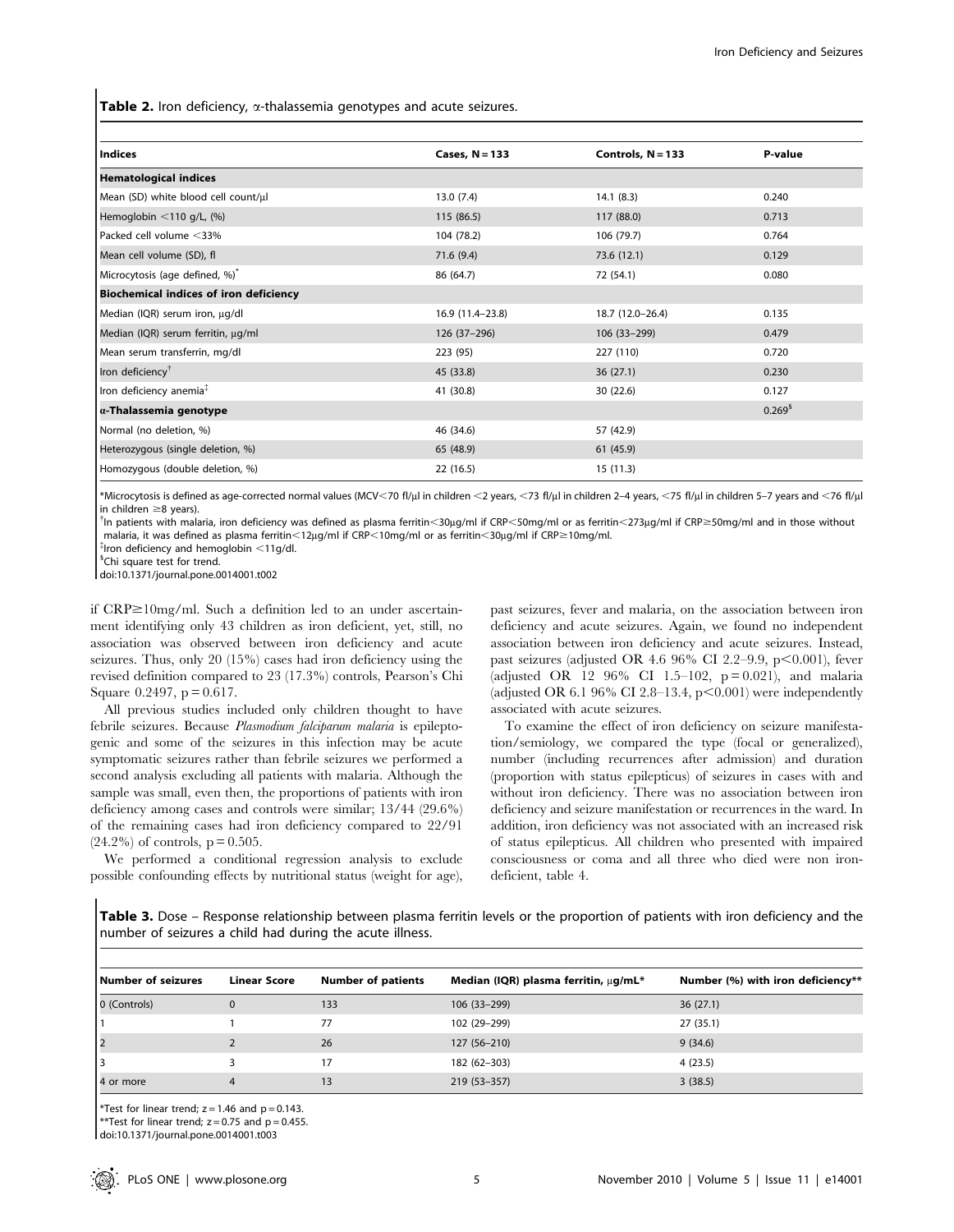Table 4. Iron deficiency and the number, type, duration and outcome of acute seizures in cases.

| <b>Clinical features</b>                   | Cases with iron deficiency, $n = 43$ | Cases without iron deficiency, $n = 90$ | P value     |
|--------------------------------------------|--------------------------------------|-----------------------------------------|-------------|
| Median (IQR) number of seizures            | $1(1-2)$                             | $1(1-2)$                                | 0.566       |
| Seizure type, (%)*                         |                                      |                                         | 0.396       |
| Focal                                      | 6(14.0)                              | 18(20.0)                                |             |
| Generalized                                | 37 (86.0)                            | 72 (80.0)                               |             |
| Status epilepticus, (%)                    | 8(10.1)                              | 22(11.8)                                | 0.700       |
| Level of consciousness, (%)                |                                      |                                         | $0.010^{+}$ |
| BCS $0-2$ <sup><math>\ddagger</math></sup> | 0(0)                                 | 7(7.8)                                  |             |
| <b>BCS 3-4</b>                             | 0(0)                                 | 10(11.1)                                |             |
| BCS <sub>5</sub>                           | 43 (100.0)                           | 73 (81.1)                               |             |
| Outcome (death)                            | 0(0)                                 | 3(1.6)                                  | 0.258       |

\*Seizure manifestation described by parent.

{ Using chi square test for trend.

{ BCS = Blantyre Coma Score (Score 0–2 = coma, 3–4 impaired consciousness, 5 = full consciousness).

doi:10.1371/journal.pone.0014001.t004

# Meta-analysis of Studies of Iron Deficiency and Seizures in Children

Qualitative analysis. All eight studies were hospital based and other than our study, only included children in the febrile seizure age group, 3 months – 6 years. However, each study used a different definition for iron deficiency (table 5) with different levels of ascertainment for iron deficiency. For example, in the Naples study, iron deficiency was defined using red cell indices and level of serum iron [3], plasma ferritin was used in the Jordan study [4] and iron deficiency was defined using zinc protoporphyrin level in the US study [5]. Despite the differences in ascertainment, iron deficiency was associated with an increased risk of febrile seizures in five of the eight studies [3,4,6,8,9]. However, of the three studies which did not show an increased risk of seizures in iron deficient subjects, only the Iranian study [7] did not appear to have a mixed phenotype. Thus, 5/26 cases in the US study had learning difficulties [5], and our report included all acute seizures.

Table 5. Studies of iron deficiency and seizures in children.

Quantitative analysis. A total of 1,018 children with seizures and 1,049 without seizures were included in the analysis. Overall, iron deficiency was associated with an increased risk of seizures: iron deficiency was reported in 310(30.5%) cases and 230(21.9%) controls, weighted OR (random effects model) 1.79 (95% CI 1.03–3.09), Test for heterogeneity:  $Q = 37.397$  on 7 degrees of freedom  $(p<0.001)$ ,  $I^2>50\%$  and moment-based estimate of between studies variance = 0.469, figure 2.

# **Discussion**

This study set out to examine the hypothesis that iron deficiency is associated with an increased risk of acute seizures in children. In those with seizures we further examined whether iron deficiency influences seizure manifestation, number or duration. We found no association between iron deficiency and acute seizures, and among cases, iron deficiency did not influence the manifestation or the number of acute seizures, the proportion with status epilepticus nor further recurrences in the ward. However, a meta-analysis of

Study No. Country and Region of study setting Definition of iron deficiency (ID) Cases, N Cases with ID, n (%) Controls, N Controls with ID, n (%) Ref USA, North America Free erythrocyte protoporphyrin >0.80 ng/L 23 2 (8.7) 25 10 (40.0) [5] 2 Italy, Western Europe Hb<10.5g/dl, MCV<70fl and serum iron<5.4µmol/L 146 44 (30.1) 146 21 (14.4) [3]  $3$  Jordan, Middle East Ferritin $\leq 30$ ug/L 75 49 (65.3) 75 24 (32.0) [4] 4 Pakistan, Asia MCV,70fl 30 17 (56.7) 30 9 (30.0) [8] 5 Canada, North America MCV<70fl and RDW>15.6% 361 31 (8.6) 390 19 (4.9) [6]  $6$  India, Asia **Ferritin**  $\leq$ **25µg/L** 50 34 (68.0) 50 15 (30.0) [9] Iran, Middle East Hb, HCT, MCV, MCHC, total RBC and serum iron  $<$ 2 SD of normal value for age and TIBC $>$ 430 mcg/dl 200 88 (44.0) 200 96 (48.0) [7] 8 Kenya, East Africa In children with malaria, as ferritin $\leq 30\mu$ g/ml if CRP was <50mg/ml or ferritin<273ug/ml if CRP≥50mg/ml and if no malaria, as ferritin $<$ 12µg/ml if CRP $<$ 10mg/ml or ferritin<30µg/ml if CRP≥10mg/ml. 133 45 (30.8) 133 36 (27.1) Current study Total 1,018 310 (30.5) 1,049 230 (21.9)

Abbreviations: CRP = C-reactive protein, Hb = Hemoglobin = HCT, hematocrit, ID = iron deficiency, MCV = mean cell volume, RBC = red blood cells, RDW = red blood cell distribution width,  $SD =$  standard deviation and  $T\text{IBC} =$  total iron binding capacity. doi:10.1371/journal.pone.0014001.t005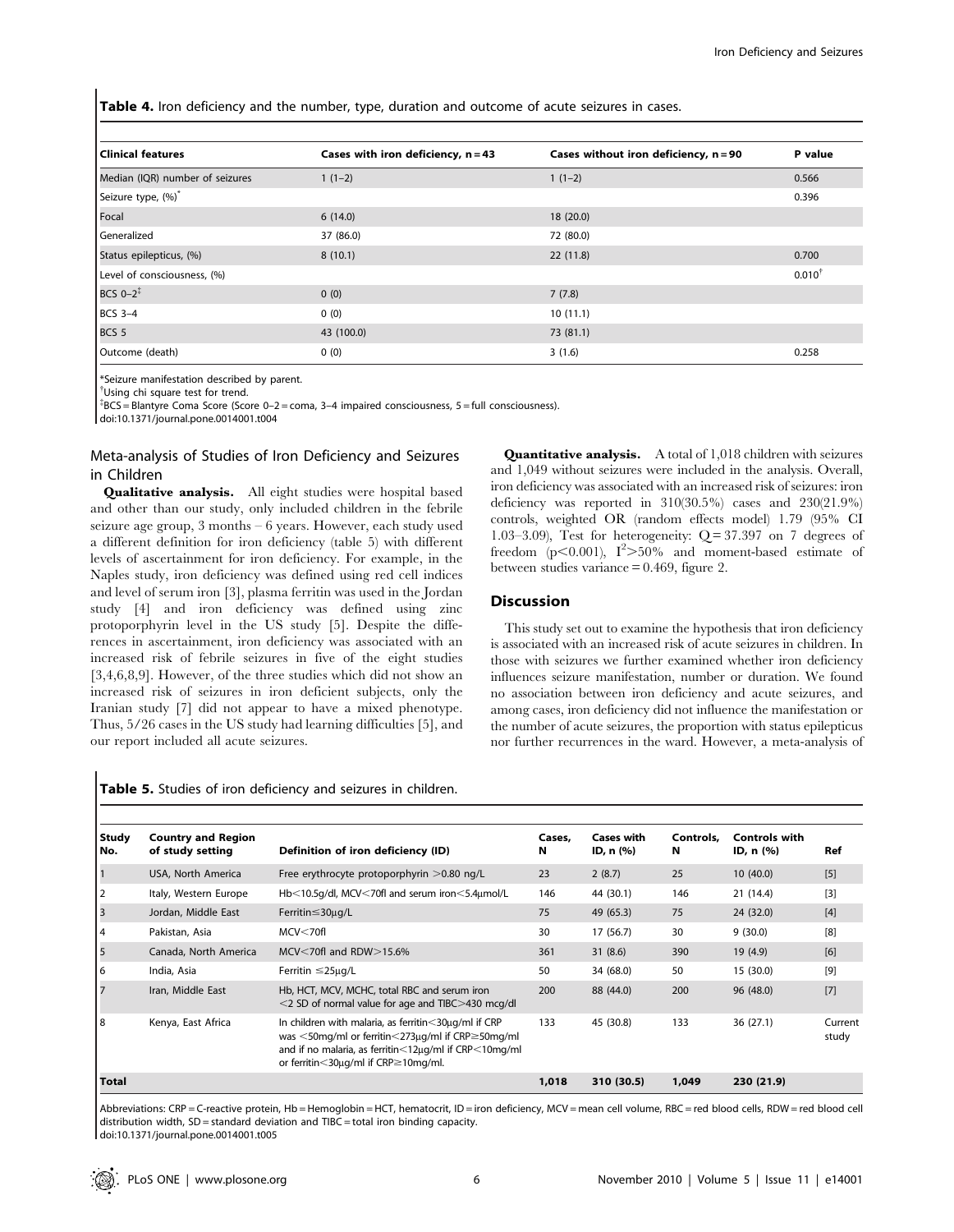

Figure 2. Meta-analysis of studies that have examined the relationship between iron deficiency and febrile seizures or acute seizures. Figure 2 is a forest plot of a meta-analysis of case control studies that have examined the relationship between iron deficiency and febrile seizures or acute seizures. The individual estimates and the relative contribution of the individual studies to the overall estimate are provided. doi:10.1371/journal.pone.0014001.g002

all eight case-control studies that have examined the relationship between febrile seizures or acute seizures and iron deficiency todate suggested that iron deficiency may be associated with an increased risk of febrile seizures in children.

The relationship between iron deficiency and febrile seizures has been controversial. Most of the early and conflicting studies i) examined the relationship between iron deficiency and febrile seizures; ii) had small sample sizes and iii) used different markers and definitions for iron deficiency and iv) lead toxicity and celiac disease were also raised as possible confounding factors [10,11]. More recently, three studies, two with relatively large sample sizes, re-examined the question but again with conflicting results. In the first study, 361 children with febrile seizures were compared to 390 controls; 15% of cases were iron deficient compared to 9% of controls [6]. In the second, 50 cases were compared to a similar number of controls; 68% of cases were iron deficient compared to 30% of controls [9]. An increased risk of seizures in iron deficient patients was, however, not observed in the third study of 200 cases and 200 matched controls in who, iron deficiency was less frequent in cases than controls [7].

A closer look at the studies which did not demonstrate an increase in seizures with iron deficiency reveals possible mixed phenotypes: other than the Iranian study [7], two of the three studies in which iron deficiency was not associated with seizures had mixed phenotypes. Thus, in the US study, 5/26 cases had learning difficulties [5] while our study included all acute seizures instead of only febrile seizures. In addition, our age range extended beyond the febrile seizure range. Although we performed a sub analysis in which we excluded patients with malaria – many of who may have acute symptomatic seizures - and included only patients with febrile seizure characteristics, even then, we observed no association between iron deficiency and seizures. The number of patients available for the sub analysis may however have been inadequate to answer the question.

Overall, these findings appear to demonstrate that iron deficiency is associated with an increased risk of febrile seizures specifically but not all acute seizures. Iron deficiency may be an important factor in the pathogenesis of febrile seizures but not all acute seizures in children with febrile illnesses. The use of different criteria for the diagnosis of iron deficiency is clearly a weakness and calls into question the use of a combined estimate in the metaanalysis. Despite this weakness, the pattern of results suggests a clear pattern of association between iron deficiency and febrile seizures but not necessarily so with all acute seizures. Neurodevelopmental impairments secondary to iron deficiency may provide a background of abnormal neuron functioning and increase the risk of seizures with subsequent provoking events. Other factors e.g. the aetiological cause may be more important in acute symptomatic seizures.

As shown in an animal model, other possible mechanisms may include altered neuron excitability and neurotransmission [31]. In a study in which mice were fed on either an iron deficient or iron sufficient diet, with or without added lead, spontaneous seizures were more common in mice on the iron deficient diet with added lead. Mice on the iron deficient diet also had a shorter latency to onset of seizures and a longer mean duration of seizures and postictal period, suggesting that iron deficiency augments the effects of lead toxicity in mice [31]. Other animal studies have shown that iron deficiency affects myelination, and the enzymes, tyrosine and tryptophan hydroxylase, which are involved in the synthesis of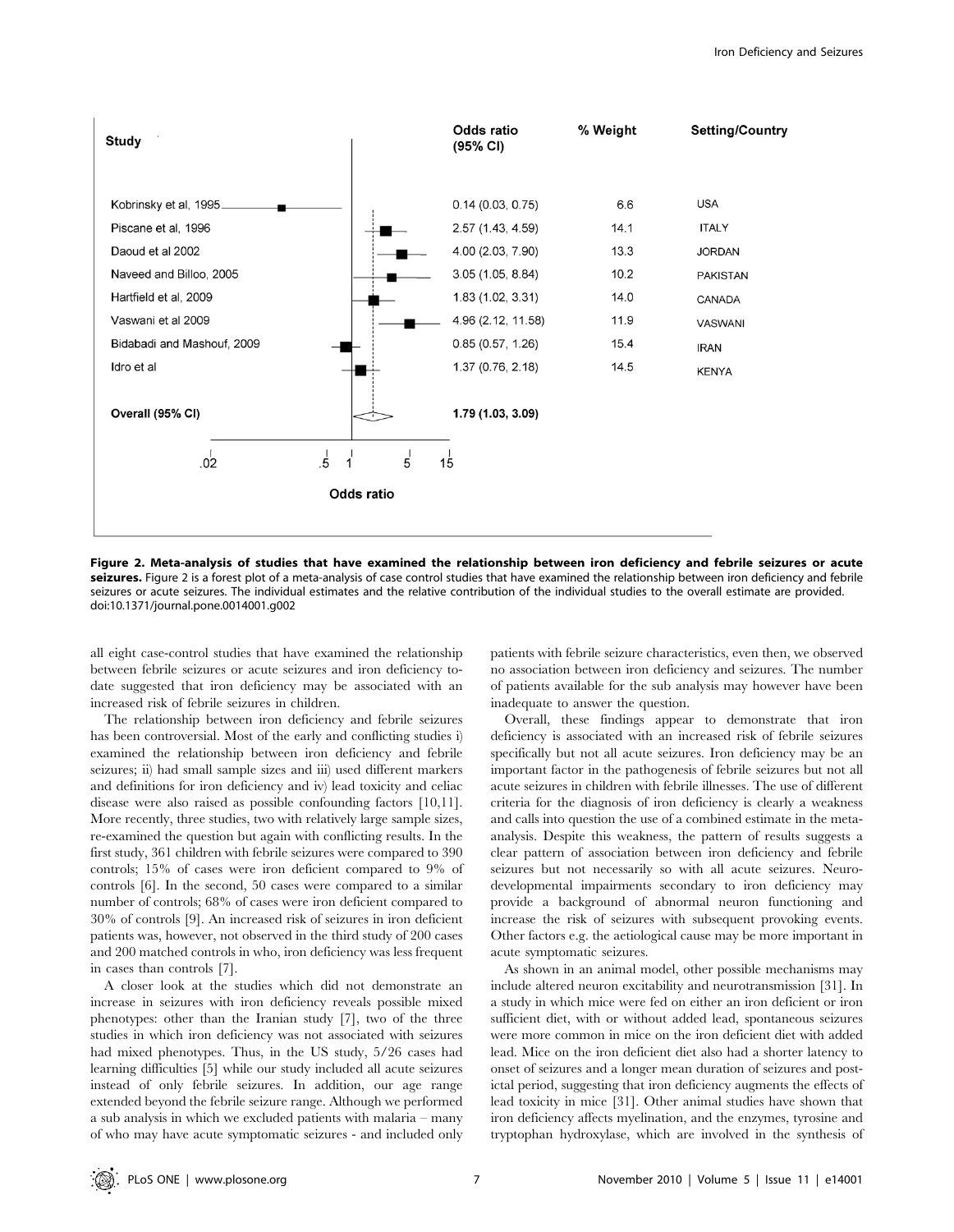neurotransmitters. Degradation of neurotransmitters is altered, and extracellular levels of noradrenaline and dopamine are elevated (reviewed in [12,13]). In addition, the function of Thy-1, a cell adhesion molecule that plays a regulatory role in the release of neurotransmitters from vesicles, is altered [32]. Thy-1 deficiency may affect the release of neurotransmitters and synaptic efficacy, and could contribute to a variety of abnormal neuronneuron communications.

Findings from the iron supplementation study in Tanzania that was terminated early because of increased all cause mortality and admissions to hospital [33], and the reduction in seizures in children with cerebral malaria after receiving an iron chelating agent as adjunct therapy [34] suggest that translating the findings of the meta-analysis into a widespread iron supplementation as a preventive measure in the community would have to be undertaken with care. In the Tanzanian study, children aged 1– 35 months and living in the Islands of Pemba and Zanzibar were assigned to daily oral supplementation with a) iron and folic acid; b) iron, folic acid, and zinc; or c) placebo, to examine if universal supplementation with iron and folic acid in areas of high malaria transmission is safe. Those who received iron and folic acid with or without zinc were 12% (95% CI 2–23,  $p = 0.02$ ) more likely to die or need treatment in hospital for an adverse event and 11% (1–  $23\%$ ,  $p = 0.03$ ) more likely to be admitted to hospital [33]. On the other hand, in Zambia, deferoxamine 100 mg/kg/day infused for a total of 72 hours or placebo as adjunct therapy for cerebral malaria, was associated with a trend to increased mortality in the deferoxamine group (32/175, 18.3%) compared to those who received a placebo (19/177, 10.7%), adjusted odds ratio 1.8; 95% CI 0.9–3.6;  $p = 0.074$  but a reduction in seizure recurrences during admission [34]. It should however be noted that both studies were conducted in areas with high prevalence of iron deficiency and high malaria transmission.

#### Limitations

First, the population in this study was different from previous studies in that it was not limited to children with febrile seizures but included all children admitted with acute seizures associated with malaria which may not be febrile seizures [25,35]. Second, because of the difficulty in defining iron deficiency in febrile children in malaria endemic areas [15,16], we used a very strict definition with high ferritin cut-off levels. There was a trend towards higher frequency of microcytosis and lower MCV in children with seizures which, although may be confounded by alpha-thalassemia, suggests that our definition of iron deficiency may have been conservative. It is also possible that it is the microcytosis or hypochromia (i.e. reduced oxygen carrying capacity) which is associated with this trend, rather than the presence of iron deficiency. Other than malaria parasitemia, none of these markers was however independently associated with seizures.

Third, the use of only hospital controls in this study may have introduced a selection bias since these patients are more likely to have higher levels of iron deficiency than does the reference population. A better design would have included two sets of controls: hospital and community controls. Our study is however comparable to all the previous 7 case control studies that have examined the association between iron deficiency and seizures. All have only used hospital controls as the only comparative group. In this regard, we are comparing like to like. We also took additional measures to reduce such bias in our inclusion criteria namely, all controls came from the same geographical area as the cases

(therefore had similar health risks) and were matched for age. More importantly, in an earlier survey of the same geographic area that aimed to establish hematological indices in children in the community and which defined iron deficiency using the same parameters as in the present case control study, we had established that 116/311 (37.3%) well children in this community were iron deficient, (Sammy Wambua, personal communication). A second study in the same area had documented similar results earlier [23]. It is therefore unlikely that not including community controls would have adversely affected our results. Instead, what is of more significance is the inclusion of all acute seizures (both symptomatic and febrile seizures) among the cases. This inclusion was in line with study objectives rather than bias: to explore any association between the high burden of acute seizures in children in this population and the high prevalence of iron deficiency.

Other possible bias includes recall and information bias (history of illness and seizures from parental report) and misclassification error resulting from definitions used for classifying iron deficiency. Fourth, unlike all the other studies included in the meta-analysis, subjects in our case control study had a very wide age range. Other than young infants (0–2 months old), we included all patients in the paediatric age group admitted to our children's wards (up to 13 years of age). It would have been more appropriate if only children 3months - 6 years were included. This not only makes comparison across studies difficult but also the aetiology of acute seizures may be different [1]. Fifth, in comparison to previous studies that examined the association between iron deficiency and febrile seizures in other regions, it is likely that children in this study had more severe iron deficiency. Genotyping for a-thalassaemia deletions allowed us to concurrently examine a prevalent genetic disorder that may affect iron metabolism and some attributes of the red cell. In the meta-analysis, the main source of bias was the different definitions used for iron deficiency. In addition, the inclusion of patients with mixed phenotypes in the different studies may have diluted the effect size.

#### Conclusions

In conclusion, although our study found no association between iron deficiency and all acute seizures, an analysis of the individual studies and the combined result of case control studies to date suggest that iron deficiency is associated with an increased risk of febrile seizures in children. Further studies should examine the mechanisms involved, the possible association with subsequent epilepsy after severe malaria, and the implications for public health programs.

# Acknowledgments

We thank Michael Kahindi for setting up the system for identifying eligible patients, Robert Mwakesi and Barnes Kitsao for managing sample storage system, Emmanuel Ouma and Frances Ibison for helping out with DNA extraction and gel electrophoresis and Lazarus Mramba and Anthony Ngugi for statistical help. We also thank authors of the earlier papers on iron deficiency and seizures for the help they offered during the preparation of this manuscript and for providing us with the original data.

#### Author Contributions

Conceived and designed the experiments: RI TNW GF PAK KM FJK BGN CRN. Performed the experiments: RI SG TNW TO SU KM CRN. Analyzed the data: RI SG TNW TO SU GF BGN CRN. Contributed reagents/materials/analysis tools: TNW CRN. Wrote the paper: RI SG TNW TO SU GF PAK KM FJK BGN CRN.